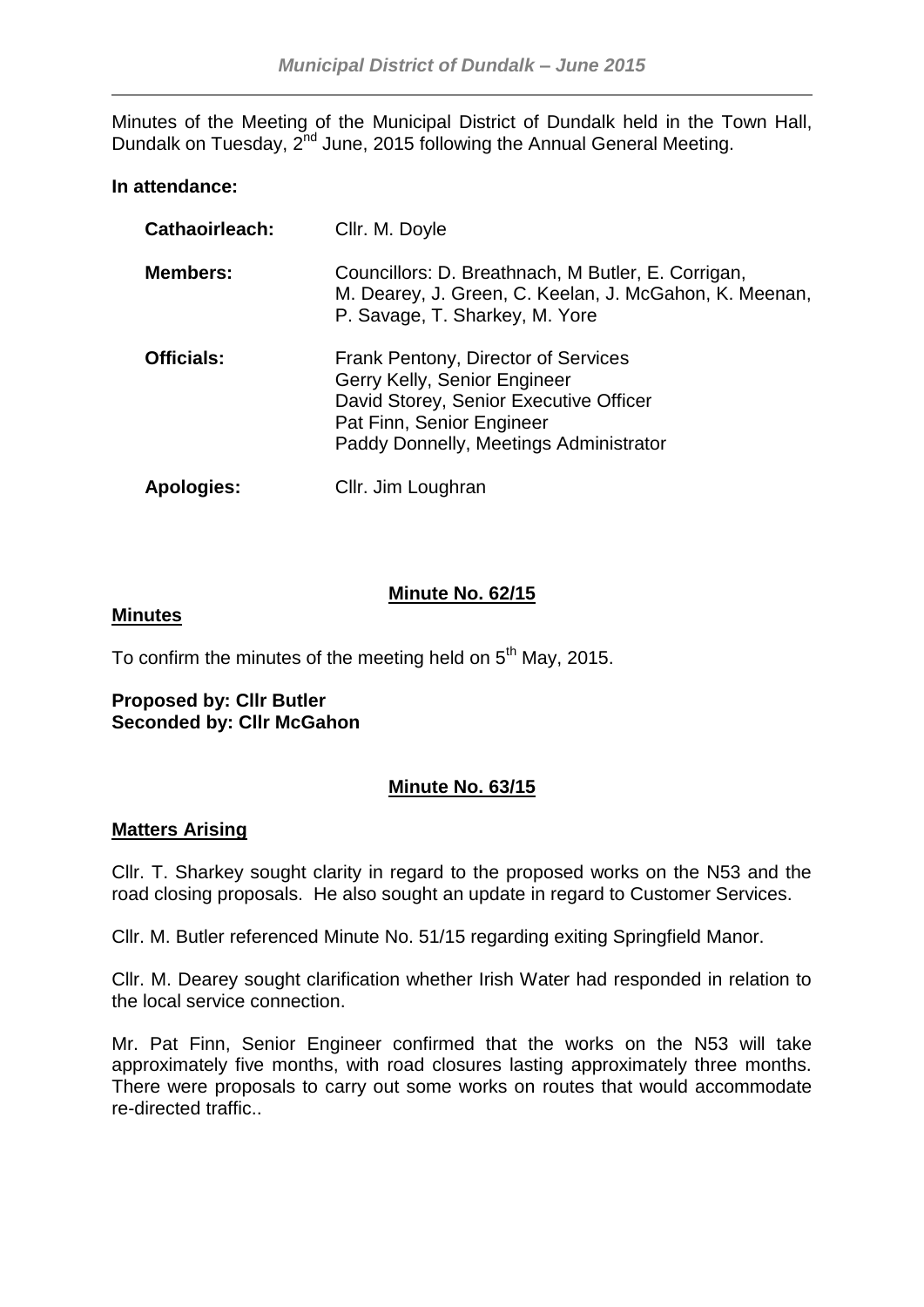Mr. Gerry Kelly, Senior Engineer, advised in relation to Springfield Manor, Red Barns Road that the matter had been examined and a number of options are currently being considered.

In regard to service connections, Mr. Frank Pentony, Director of Services advised that no response had been received from Irish Water at this time.

# **Minute No. 64/15**

### **Housing & Communities Progress Report**

Mr. David Storey, Senior Executive Officer presented the report dated 25<sup>th</sup> May, 2015 and addressed the members queries in regard to same.

Mr. Storey also circulated to the members a report on the Community Amenity Support Grants, and having considered the report the grants were approved on the proposal of Cllr. P. Savage and seconded by Cllr. M. Butler.

## **Minute No. 65/15**

#### **Operations, Marine & Infrastructure Report**

Mr. Gerry Kelly, Senior Engineer, presented the report dated 25<sup>th</sup> May, 2015 and addressed the members queries in regard to same.

Mr. Kelly confirmed that a report in regard to the condition of St. Patricks Cemetery would be tabled at a future meeting.

Cllr. M. Yore sought clarification in regard to the provision of a disabled bay outside the 23 Seats restaurant.

Mr. Frank Pentony will revert with regard to an opening date for the Greenway.

Cllr. Breathnach and Cllr. Dearey requested that details in relation to broadband access be included in future reports. This matter is currently being considered by the Louth Economic Forum and details on same will be brought to the members at a future meeting.

## **Minute No. 66/15**

#### **Notice of Motion**

### **Proposed by: Cllr Mark Dearey Seconded by: Cllr. Conor Keelan**

"That this Municipal District calls on Government to extend the list of towns eligible for the Living City Initiative introduced in the 2013 Finance Bill to include Dundalk"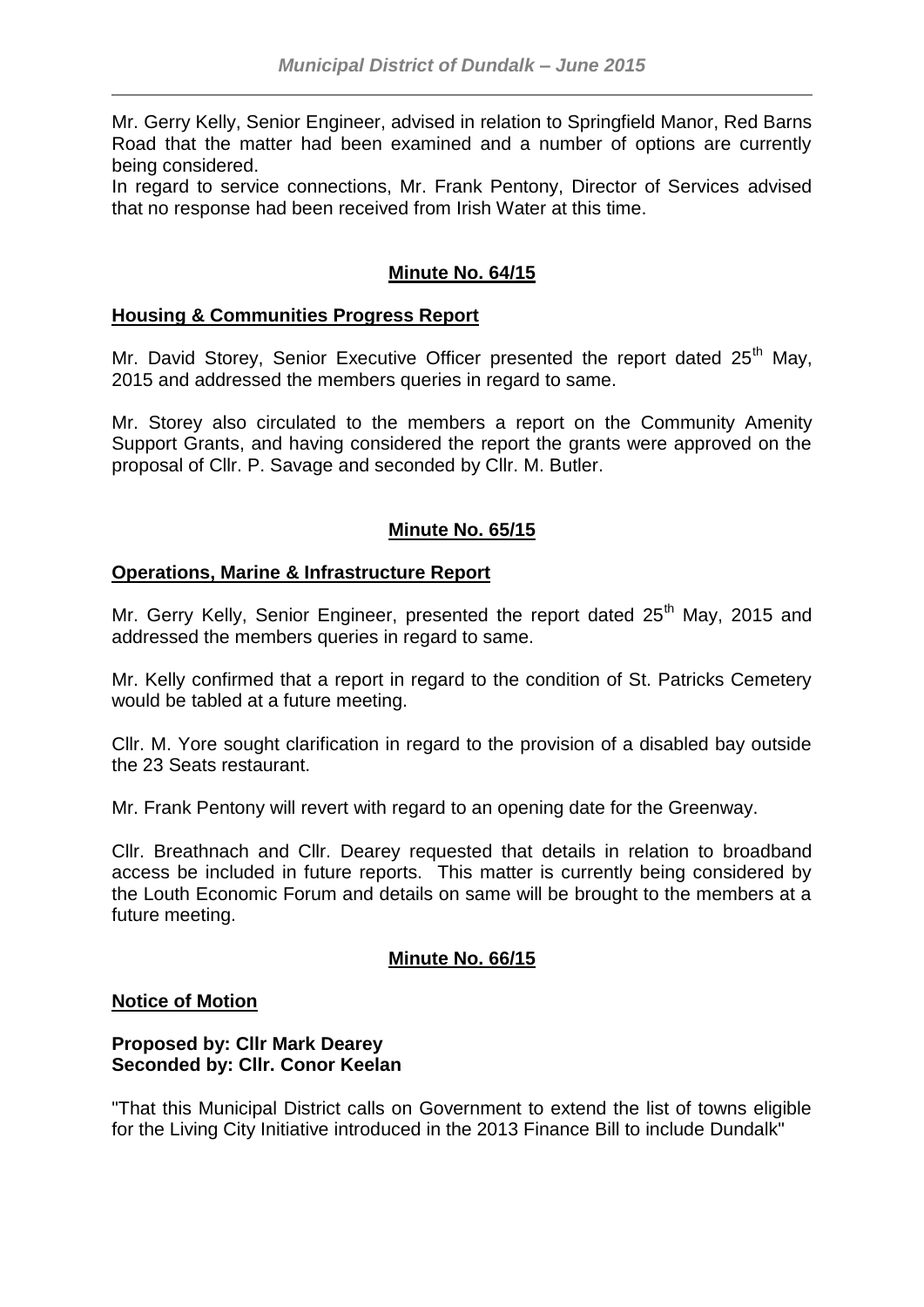This matter is to be forwarded to all Oireachtas Members, and the Council will write to the Minister of Finance in regard to this proposal.

# **Minute No. 67/15**

### **Notice of Motion**

## **Proposed by: Cllr Mark Dearey Seconded by: Cllr. Peter Savage**

"That signage is provided at the junction of Castletown Road and Bridge Street directing left turning traffic to the town centre."

#### **REPLY:**

**Additional signage is required at this junction and at the island on Bridge Street to direct traffic to the Town Centre and Newry/Belfast. Proposals will be drawn up and consultations held with shop keepers to agree a location for a sign facing Castletown Road.**

## **Minute No. 68/15**

**Notice of Motion**

### **Proposed by: Cllr John McGahon Seconded by: Cllr. Edel Corrigan**

"That Louth County Council reduces the threat of anti-social behaviour by securing the through way between Marian Park and Castle Heights"

## **REPLY:**

**LCC Housing Section are currently drawing up a proposal for works at location. LCC have been in contact with developer who owns the adjacent lands to discuss what can be done on their property to assist the design process. All works for this project are based on the availability of funding.**

Some clarity in this matter is required and the matter will be referred to Mr. Stephen Cull who is the co-ordinator for this project.

## **Minute No. 69/15**

#### **Notice of Question**

#### **Cllr. Jennifer Green**

"Have the Council collected the annual Derelict Site Levy for Ard Dealgan under the Derelict Sites Act 1990?"

## **REPLY:**